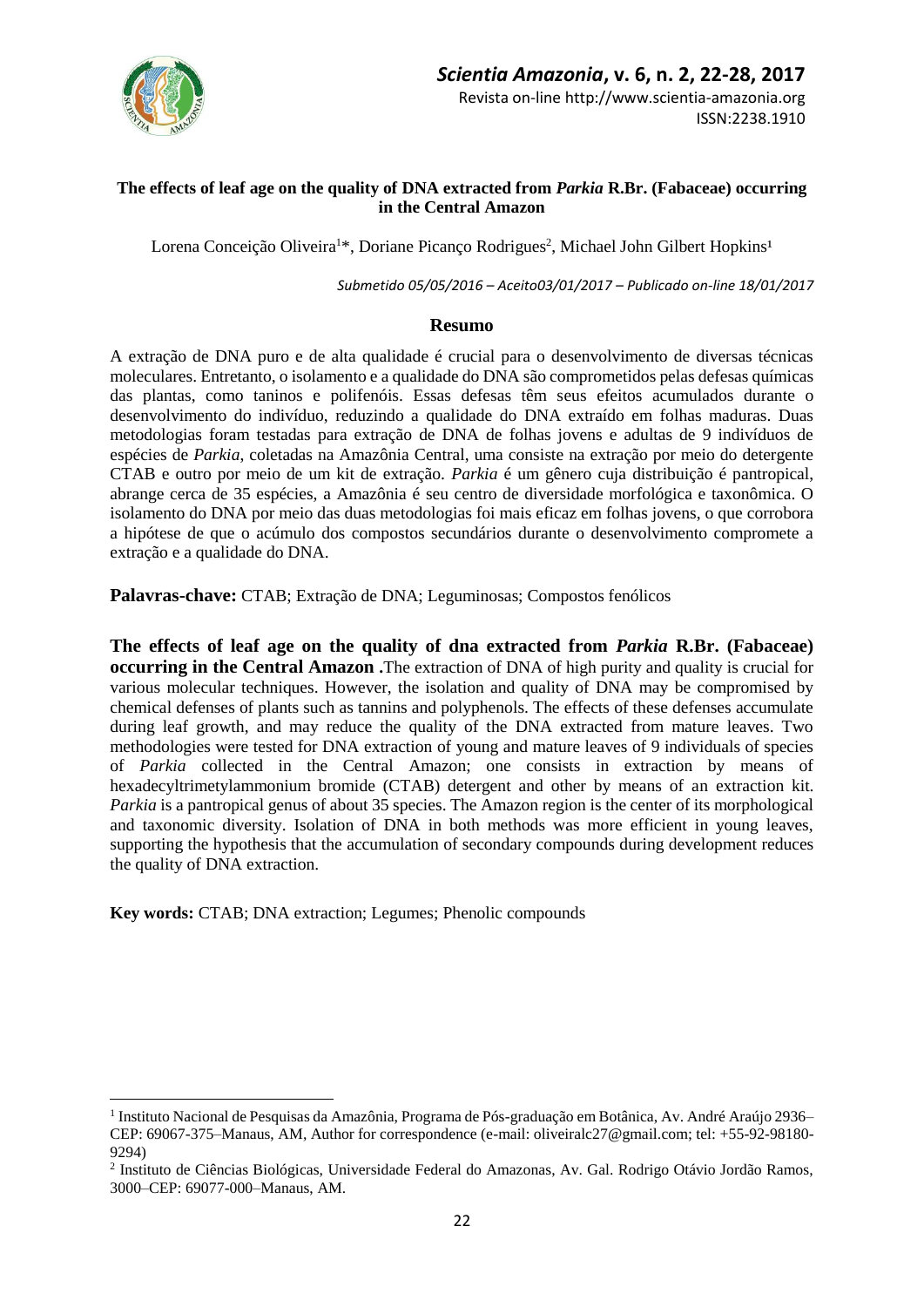

### **1. Introduction**

The isolation of pure, high quality DNA is crucial for the development of various molecular techniques. However, the procedure is notoriously problematic in some plant species, mainly due to the presence of secondary compounds and polysaccharides that bind irreversibly to DNA during cell disruption processes, thus compromising its precipitation, and hence its subsequent application (SAHU et al., 2012).

Mature tissues of many plant species contain high levels of secondary metabolites, which are involved in various functions ranging from defense against herbivores and pathogens such as fungi, virus and bacteria, to attraction of pollinating animals (HARBORNE and WILLIAMS, 2000). Such substances are often absent, or present in low concentrations, in young leaves. This is mainly due to the cumulative effect of these compounds throughout the plant development (CORNELISSEN and FERNANDES, 2001; MOREIRA and OLIVEIRA, 2011).

*Parkia* has a pantropical distribution, with about 35 species, it occurs in South and Central America, Africa, Madagascar and the Indo-Pacific region. The morphological and taxonomic diversity center of the genus is the Amazon region, with 19 species (HOPKINS, 1986). Like various Fabaceae genera, *Parkia*  has high levels of secondary metabolites such as anthocyanins, flavonoids, terpenes, phenolic compounds and others which function as allelopathic agents (BARBOSA et al., 2006).

Several studies highlight the difficulties of obtaining DNA from leaf tissue with varying levels of secondary metabolites (MOREIRA and OLIVEIRA, 2011; SAHU et al., 2012.). The DNA extraction method most commonly

used is based on the use of hexadecyltrimetylammonium bromide (CTAB) detergent (DOYLE and DOYLE, 1990; MERCADO et al., 1999). The detergent dissolves cell membranes and, depending on the concentration of sodium chloride in the buffer, it forms a complex with DNA and can be used to selectively precipitate it in cases where separation is difficult, such as in mature leaves (KIDWELL and OSBORN, 1992). As an alternative to the use of CTAB detergent, a DNA extraction kit can be used, however, its high cost and its ineffectiveness in some cases means most researchers adopt the CTAB extraction method.

This study is the first part of the *Parkia* phylogeny project (Phylogeny of *Parkia*R.Br. based on DNA sequences of chloroplast, in press.), for which it was necessary to develop satisfactory methods for DNA preparation for PCR and sequencing. In this context, in this paper two methods of plant DNA extraction: 2% CTAB method (DOYLE and DOYLE, 1990)and DNeasy Plant Mini Kit (Qiagen) method, were applied to young and mature leaves of adult trees of 9 species *Parkia* collected in the Central Amazon, in order to evaluate the effect of age of leaves on the quality of extracted DNA.

# **2. Material and Method**

# **Plant material**

Young and mature leaves of adult individuals of 9 species *Parkia* were sampled (Table 1). The samples were dried in silica gel and stored at -20°C before DNA extraction. Vouchers of all the species sampled are deposited in the Instituto Nacional de Pesquisas da Amazônia (INPA).

|                                     | Table T. Piant Material |                   |
|-------------------------------------|-------------------------|-------------------|
| <b>Species</b>                      | Collection locality     | GenBank accession |
| <i>P. decussata</i> Ducke           | Amazonas, Brazil        | KU844156          |
| <i>P. discolor Benth.</i>           | Amazonas, Brazil        | KU844170          |
| P. igneiflora Ducke                 | Amazonas, Brazil        | KU844169          |
| P. multijuga Benth.                 | Amazonas, Brazil        | KU844162          |
| P. nítida Miq.                      | Amazonas, Brazil        | KU844168          |
| P. panurensis H.C. Hopkins          | Amazonas, Brazil        | KU844165          |
| P. pendula (Willd.) Benth. ex Walp. | Amazonas, Brazil        | KU844159          |
| P. ulei (Harms) Kuhlm.              | Roraima, Brazil         | KU844163          |
| P. veluting Benoist                 | Amazonas, Brazil        | KU844161          |

Table 1. Plant Material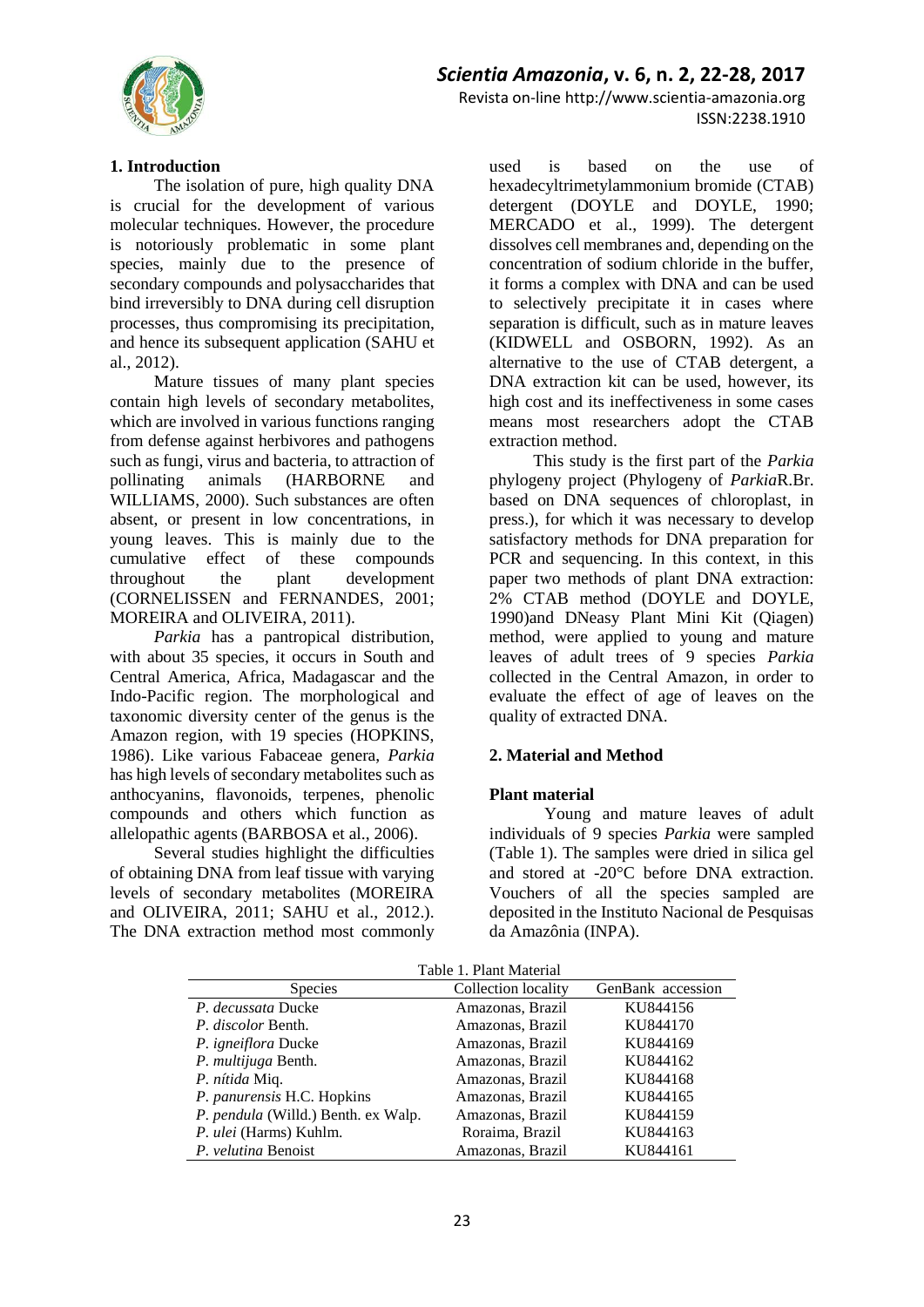

*Scientia Amazonia***, v. 6, n. 2, 22-28, 2017** Revista on-line http://www.scientia-amazonia.org ISSN:2238.1910

#### **Method 1: 2% CTAB DNA extraction (Doyle and Doyle, 1990)**

### **Reagents and solutions**

Extraction buffer consisting of 8.12 g NaCl 1.4 M, 4 mL EDTA 0.5 M (pH 8), 10 mL Tris-HCl 1 M (pH 8), 2% CTAB (w/v), adding up to 100 mL of ultra-purified water, 1% polyvinylpyrrolidone (PVP), 0.2% 2 mercaptoethanol, chloroform-isoamylalcohol (CIA) 24:1 (v/v), isopropanol, TE (10mM Tris, 1mM EDTA, pH 8), RNAse 10 mg/mL and ethanol (EtOH) 70% (v/v) and 95% (v/v).

# **Protocol**

- 1. Add the 1% PVP buffer and incubate in a water bath at 65°C for 15 min.
- 2. Weigh 50 mg of plant material, transfer to a 2 mL tube and macerate.
- 3. Add the macerated material to 700 µL of the buffer, 3 µL 2-mercaptoethanol and incubate in a water bath at 65°C for 1 h, mixing the preparation 6 times every 10 min.
- 4. Add 600 µl CIA (24:1 v/v), gently rotating the tube for 10 min and centrifuging at 12,000 rpm for 10 min, recover the supernatant and transfer to a 1.5 mL tube, repeat twice.
- 5. Add 400 µL frozen isopropanol and store at 20°C overnight or for 30 min. Centrifuge the mixture 12,000 rpm for 20 min.
- 6. Discard the isopropanol. Wash pellet, add 1 mL of ethanol 70% (v/v), and discard the ethanol, repeat twice.
- 7. Add ethanol 95% (v/v), discard the ethanol and store the pelletfor 1 h at room temperature.
- 8. Place the pellet in 50 µL TE(10mM Tris, 1mM EDTA, pH 8)and 2 µL RNAse and incubate in a water bath at 37°C for 30 min.
- 9. Store overnight at 8°C and afterwards at 20°C.

# **Method 2: DNeasy Plant Mini Kit (Qiagen)**

### **Reagents and solutions**

Buffers DNeasy Plant Mini Kit (AP1, AP2, AP3, AE) and 100% (v/v) ethanol (EtOH).

# **Protocol**

DNA extraction from the samples using the DNeasy Plant Mini Kit (Qiagen) followed the protocol provided by the manufacturer, without any alteration.

# **DNA quantification, amplification and sequencing**

After extraction, DNA quantification and quality assessment were performed by visualization of products on agarose gel and by spectrophotometry. An aliquot of 1 μL of total genomic DNA was used in the  $spectrophotometer$  NanoDrop<sup>TM</sup> (NanoDrop Technologies) according to manufacturer instructions (Table 2). Two measurements were taken: the absorbance at 260 nm, which reflects the DNA concentration and the ratio of the absorbances at 260 and 280  $(A<sub>260</sub>/A<sub>280</sub>ratio)$ , which reflects the ratio of nucleic acids to proteins in the sample (SAMBROOK and RUSSEL, 2001). In 0.8% agarose gel, an aliquot of 10μL(1 μL of DNA and 9 μL of ultrapurified water) of DNA from each sample was quantified by electrophoresis on a compared to the DNA of the *Lambda* (λ) phage with previously established standard concentration of 100 ng/μL. Quantified DNA in 0.8% agarose gels were stained with ethidium bromide, visualized and photographed in UV light (Figure 1A-B and 2A).

Polymerase chain reactions (PCR) were conducted in a total volume of 20μl, containing the final concentration  $\sim$  10 ng of each DNA sample, 1X buffer, 1 mmol/L of MgCl2, 10 mmol/L of dNTPs, 1 pmol/L of each primer and 1.5 U *Taq* polymerase (Kapa Biosystems, USA). The PCR cycling conditions were template desnaturation at 80°C for 5 min followed by 30 cycles of desnaturation 95°C for 1 min, and annealing at 50°C for 1 min, followed by a ramp of  $0.3^{\circ}$ C/s to 65 $^{\circ}$ C, and primer extension 65°C for 4 min; followed by a final extension step of 5 min at 65°C (SHAW et al*.*, 2007). PCR products were purified by treatment with ExoSAP enzyme (Fermentas, St. Leon-Rot, Germany). A 5μL aliquot of the PCR product was quantified by electrophoresis in 1% agarose gel. Then the fragments were stained with ethidium bromide and photographed under UV light. We used the 1kb plus ladder (Invitrogen, USA) marker to estimate the molecular size of the fragments. The amplified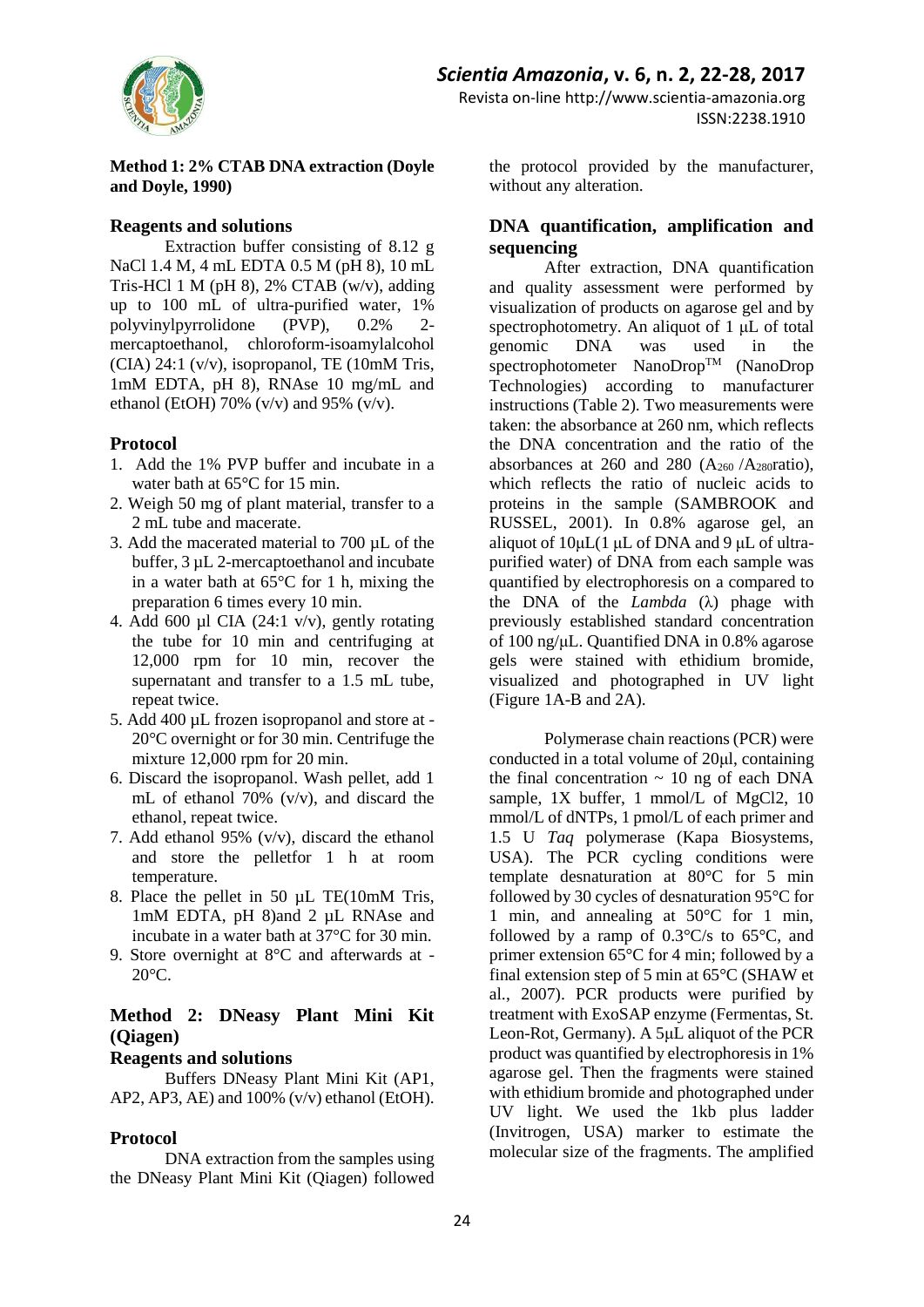

Revista on-line http://www.scientia-amazonia.org ISSN:2238.1910

fragments had sizes of approximately 450 or 500 bp for *rps16-trnQ* (Figure 2B).

Sequencing was performed in an automatic sequencer ABI 3730 by capillary electrophoresis with ABI BigDye Terminator version 3.1 kit (Applied Biosystems Inc., Foster City, CA). The consensus sequences were assembled using the sequencer v.4.1 software (GeneCodes Corporation, Ann Arbor, Michigan, USA), the alignment to construction UPGMA (Unweighted Pair Group Method with Arithmetic mean) tree (Figure 3) was done using the tool MUSCLE (EDGAR, 2004) v.6<br>implemented in the program MEGA implemented in the program MEGA (TAMURA et al*.*, 2014). All sequences were deposited in GenBank, accessions numbers in Table 1.

|                |              | DNA conc.<br>$(ng/\mu L)$ |    | DNA quality<br>A260/280 |      | <b>PCR</b>    |     |
|----------------|--------------|---------------------------|----|-------------------------|------|---------------|-----|
| <b>Species</b> | Method       |                           |    |                         |      | amplification |     |
|                |              | $\mathbf{F}$              | М  | $\mathbf F$             | М    | F             | М   |
| P. decussata   | 1            | 98.6                      | 78 | 1.98                    | 0.66 | $\mathbf{C}$  | n/a |
|                | 2            |                           |    |                         |      | n/a           | n/a |
| P. discolor    | 1            | 156                       |    | 1.9                     |      | $\mathbf{C}$  | n/a |
|                | 2            |                           |    |                         |      | n/a           | n/a |
| P. igneiflora  | $\mathbf{1}$ | 197.8                     | 49 | 1.22                    | 0.78 | $\mathbf{C}$  | n/a |
|                | 2            |                           |    |                         |      | n/a           | n/a |
| P. multijuga   | 1            | 190                       | 28 | 1.96                    | 0.54 | $\mathbf{C}$  | n/a |
|                | 2            |                           |    |                         |      | n/a           | n/a |
| P. nitida      | 1            | 48                        |    | 1.18                    |      | $\mathbf{c}$  | n/a |
|                | 2            |                           |    |                         |      | n/a           | n/a |
| P. panurensis  | 1            | 97                        |    | 1.23                    |      | $\mathbf{C}$  | n/a |
|                | 2            | 49                        |    | 1.98                    |      | n/a           | n/a |
| P. pendula     | 1            | 195                       | 18 | 1.76                    | 0.56 | $\mathbf{C}$  | n/a |
|                | 2            |                           |    |                         |      | n/a           | n/a |
| P. ulei        | 1            | 196                       | 20 | 1.84                    | 0.44 | $\mathbf{C}$  | n/a |
|                | 2            |                           |    |                         |      | n/a           | n/a |
| P. velutina    | 1            | 194                       | 18 | 1.99                    | 0.33 | $\mathbf{C}$  | n/a |
|                | 2            |                           |    |                         |      | n/a           | n/a |

| Table 2. Summary of results of the DNA obtained for each species. |  |  |  |
|-------------------------------------------------------------------|--|--|--|
|                                                                   |  |  |  |

F= tissue fresh; M= tissue mature. For polymerase chain reaction (PCR) amplification, letters indicate successful amplification: C for the intergenic spacer *rps16-trnQ*. n/a= not applicable.



Figure 1: (A) Electrophoretic analysis of geonomic DNA isolated using the CTAB 2% method from young leaves, quantified in 0.8% agarose gel. Column L1: DNA phages λ(100 ng/µL). Columns A1-I1: A1-*P. decussata*; B1-*P. discolor*; C1-*P. igneiflora*; D1-*P. multijuga*; E1-*P. nitida*; F1-*P. panurensis*; G1-*P. pendula*; H1-*P. ulei* and I1-*P. velutina.* (B) Electrophoretic analysis of geonomic DNA isolated using the CTAB 2% method from mature leaves. Column L2: Phages  $\lambda$  (100 ng/ $\mu$ L). Faixa A2-I2: The codes of samples are given in Figure 1A.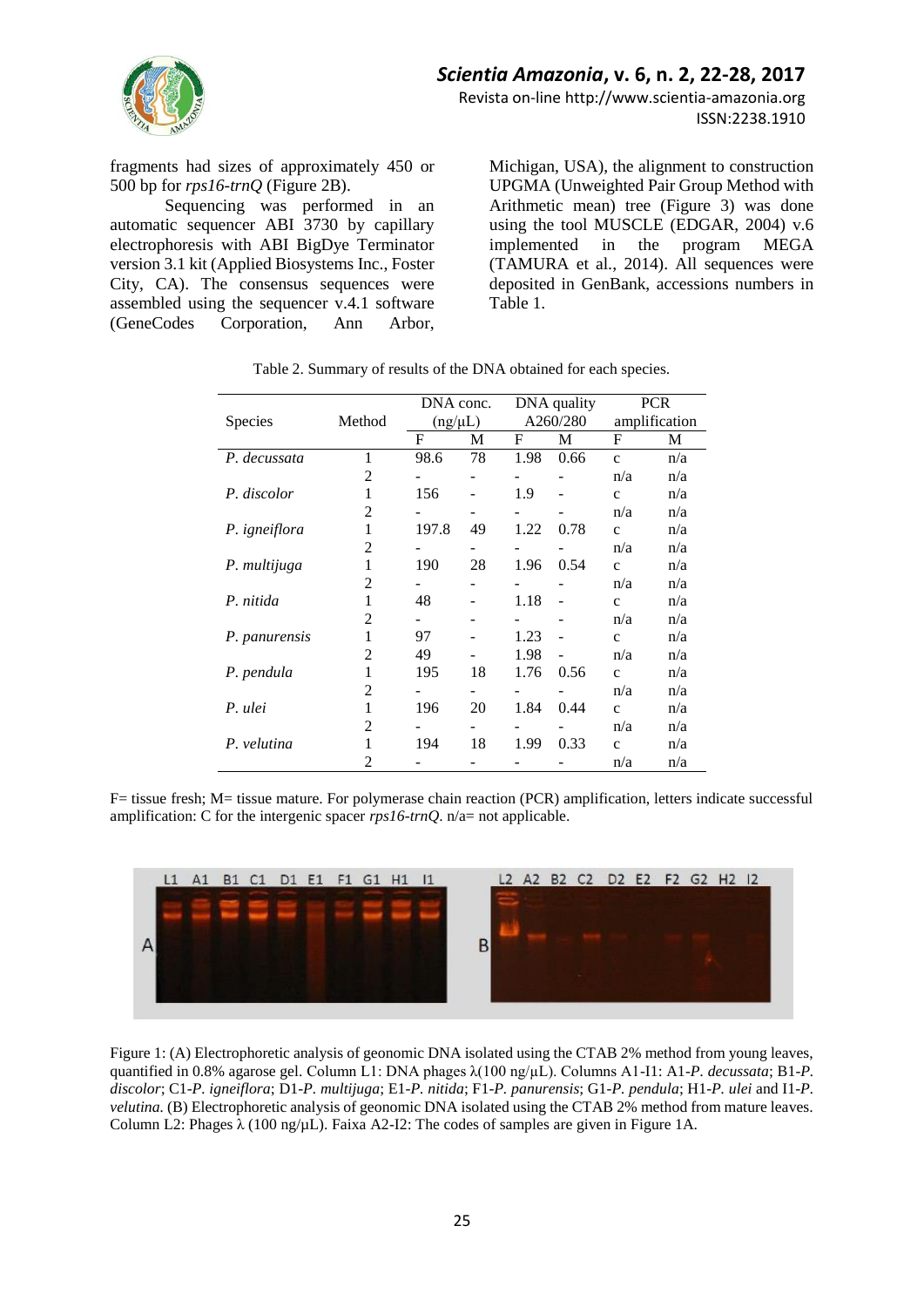

Revista on-line http://www.scientia-amazonia.org ISSN:2238.1910



Figure 2: (A) Electrophoretic analysis of genomic DNA isolated using the extraction kit method from young leaves, quantified in 0.8% agarose gel. Column L3: Phages  $\lambda$  (100 ng/ $\mu$ L). Columns A3-I3: The codes of samples are given in Figure 1A*.* (B) Amplification of the intergenic spacer *rps16-trnQ* from young leaves. Column L4 (Ladder 1 kb plus marker). Columns A4-I4: The codes of samples are given in Figure 1A.

#### **3. Results and Discussion**

The results of both methods DNA extraction from young and mature leaves for all 9 species of *Parkia* was showed in Figure 1 (A-B) and Table 2. The DNA extracted exhibited high quality and the DNA quantity was also high an  $A_{260}$  / $A_{280}$  ratio above 1.8, which is within the optimal sample range (SAMBROOK and RUSSEL, 2001). Ratios between 1.8 and 2 indicate a pure DNA, while lower ratios indicate contamination by protein and higher indicate contamination by phenols (ROMANO and BRASILEIRO, 1999). In contrast, DNA isolation from old leaves was not successful. This supports other studies that highlighted the difficulty of DNA extraction from mature leaves in Fabaceae species (MOREIRA and OLIVEIRA, 2011; SOUZA et al., 2012) and other plants groups (DO and ADAMS, 1991; FANG et al., 1992; JOBES et al., 1995; KHANUJA et al., 1999; POREBSKI et al., 1997; SILVA, 2010; SAHU et al., 2012) with high secondary metabolites content in their leaf tissues.

In the extraction by 2% CTAB method, the DNA from mature leaf tissue had a brown discoloration. This has been pointed out by several authors as a result of contamination by phenolic compounds (MOREIRA and OLIVEIRA, 2011). Furthermore, it was observed in some samples from mature leaves, the DNA formed a very viscous complex during elution with TE (10mM Tris, 1mM EDTA) and RNAse. Romano and Brasileiro (1999) reported that this viscosity is related to the presence of polysaccharides in the sample. Contamination with polysaccharides and phenols can also be observed in the agarose gel (Figure 1A-B), where the contaminated samples, mainly polysaccharides, tend to retain part of the DNA in the gel shaft.

Secondary metabolites such as polyphenols are more abundant in mature leaves, a cumulative effect as such substances accumulate during development (MOREIRA and OLIVEIRA, 2011). Such compounds are widely produced by plants and act as defenses against pathogens, and have an important role as allelopathic agents (CORNELISSEN and FERNANDES, 2001; WINK and MOHAMED, 2003; BARBOSA et al., 2006; MOREIRA and OLIVEIRA, 2011). Secondary compounds are very common in Fabaceae, and some substances such as flavonoids, are used as taxonomic markers for the family (WINK and MOHAMED, 2003; BARBOSA et al., 2006). The presence of these compounds during the extraction of DNA from plant tissue is problematic, since they irreversibly oxidize the DNA, making it inaccessible to restriction enzymes for PCR amplification, and thus compromising its subsequent application for sequencing and genotyping techniques. Most changes in extraction protocols are related to the presence of these compounds and the use of deproteinizing agents and antioxidants are the most commonly used alternatives.

In contrast, DNA from young leaves was more viable, with low levels of impurity and successfully amplified by the PCR technique (Figure 2A) when using the 2% CTAB detergent extraction method, which was not observed in mature leaves. In addition, sequences from these samples showed good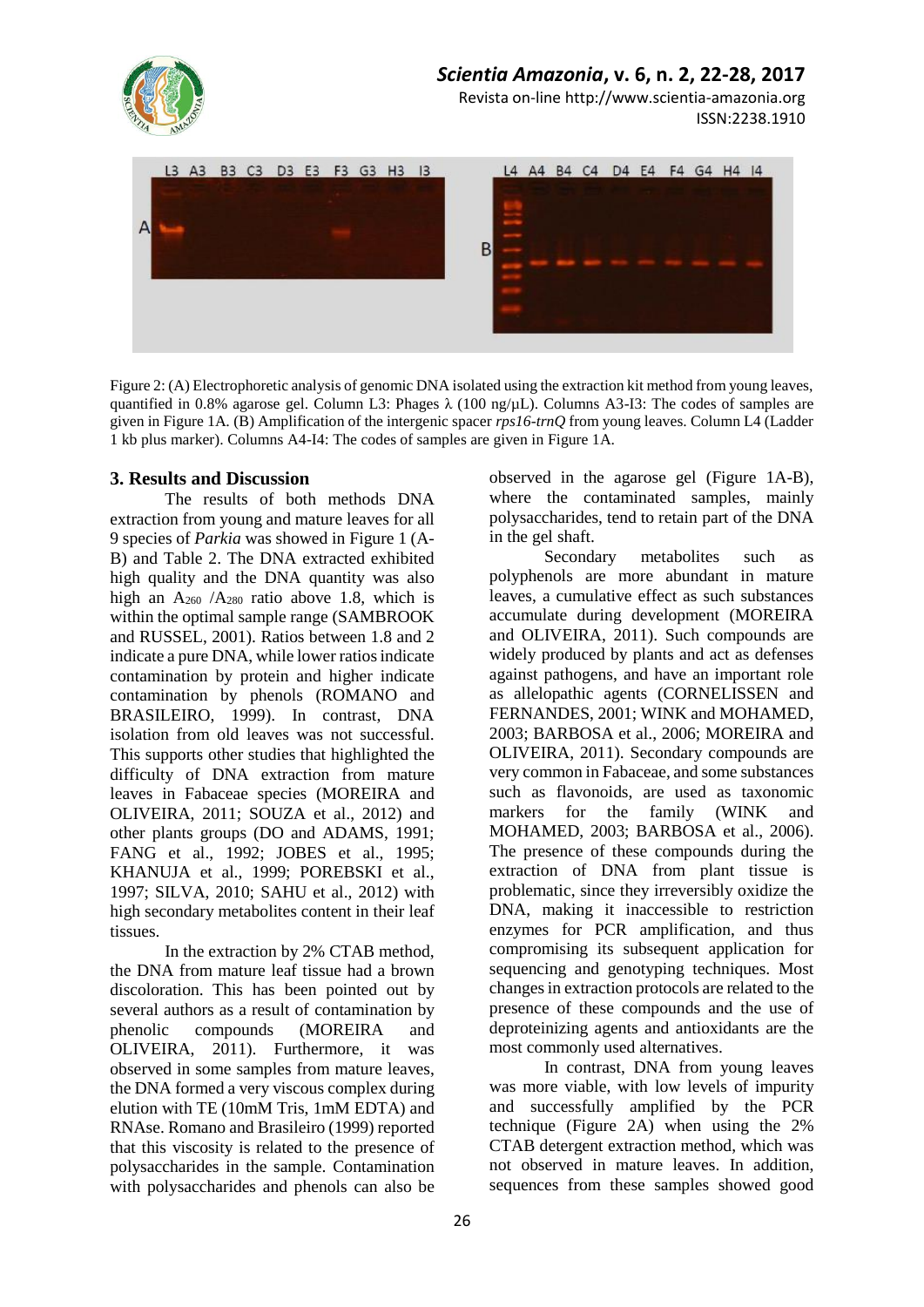

quality and were consistent in phylogenetic grouping of the species *Parkia* in a UPGMA analysis (Figure 3, Oliveira et al., submitted). However, the DNeasy Plant Mini Kit (Qiagen) extraction method was ineffective for mature leaves, and a sufficient quantity of DNA from young leaves was obtained from only one species of *Parkia* (*P. panurensis*). Rachmayanti et al. (2006) reported the difficulty of DNA extraction from certain plants species using extraction kit.



Figure 3. UPGMA tree of the sequences of the intergenic spacer *rps16-trnQ* obtained of DNA extracted of young leaves *Parkia*.

The results support other studies (KATTERMAN and SHATTUCK,1983; DO and ADAMS, 1991; FANG et al., 1992; LOYOLA et al., 1993; JOBES et al., 1995; KHANUJA et al., 1999; POREBSKI et al., 1997; SILVA, 2010; MOREIRA and OLIVEIRA, 2011; SAHU et al., 2012; SOUZA et al., 2012) who found significant effects of leaf age on the quality of the extracted DNA, mainly due to significant increase in secondary compounds and polysaccharides in mature leaves compared to young leaves.

#### **4. Conclusions**

Obtaining DNA in sufficient quantity and quality for application in the amplification and sequencing techniques was more efficient in the young leaves of *Parkia* sampled here. Of the two tested methods, DNA extraction method using the detergent CTAB was the most efficient.

#### **Acknowledgments**

To the members of the Laboratório de Evolução Aplicada (LEA) of the Universidade Federal do Amazonas (UFAM) and the Coordenação de Aperfeiçoamento Pessoal de Nível Superior (CAPES).

#### **Divulgation**

This note is unprecedented. The authors and reviewers did not report any conflict of interest during their evaluation. Soon, *Scientia Amazonia* magazine holds the copyright, has the approval and permission of the authors to disclosure of this note, electronically.

#### **References**

BARBOSA, A. P.; PALMEIRA, R. C. F.; NASCIMENTO, C. S.; FEITOZA, D. S.; CUNHA, M. S. C. Leguminosas florestais da Amazônia Central. I. Prospecção das classes de compostos presentes na casca de espécies arbóreas. **Revista Fitos**, v. 3, p. 47-57, 2006.

CORNELISSEN, T. G.; FERNANDES, G. W. Defense, growth and nutrient allocation in the tropical shrub Bauhinia brevipes (Leguminosae). **Austral Ecology**, v. 26, p. 246-253, 2001.

DO N.; ADAMS, R. P. A simple technique for removing plant polysaccharide contaminants from DNA. **Biotechniques**, v. 10, p. 162-166, 1991.

DOYLE J. J.; DOYLE, J. L. Isolation of plant DNA from fresh tissue. **Focus**, v. 12, n. 1, p. 13-15, 1990.

EDGAR, R. C. MUSCLE: multiple sequence alignment with high accuracy and high throughput. **Nucleic Acids Research**, v. 32, p.1792–1797, 2004.

FANG, G.; HAMMAR, S.; GRUMET, R. A quick and inexpensive method for removing